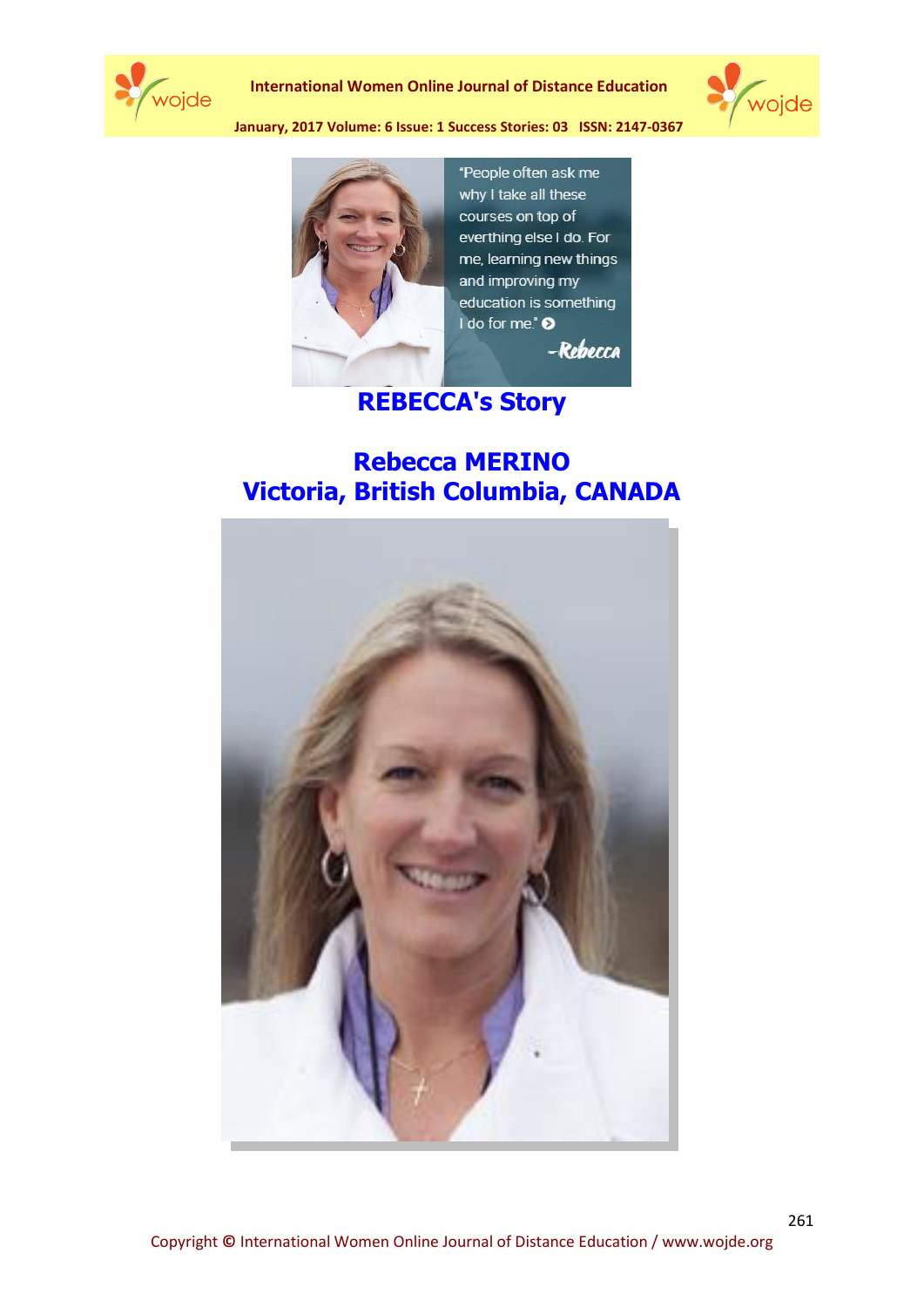



**"The flexibility of online learning allows me to study and complete my educational goals where I would not otherwise be able to. It would be impossible for me to attend lectures in the evening being a full-time employee and single mom of three."**



## **[Watch Rebecca's Video »](http://www.tru.ca/assets/ol/includes/testimonials/engine/swf/player.swf?url=http://barabus.tru.ca/truestories/RebeccaM.flv&volume=100)**

**Of all the concepts students are exposed to during their education, the one that may be most important to the distance learner can't be learned from a textbook. For mature learners, balance - achieved by the juggling of work, family and education, while still finding time to enjoy life - may be the single most difficult exercise to master.**

**Rebecca Merino maintains harmony in her life by placing an artful twist on work-life balance. While many would place schoolwork firmly on the work side of the equation, Merino equates completing courses as taking time for herself.**

**"People often ask me why I take all these courses on top of everything else I do," she explains. "But for me, learning new things and improving my education is something I do for me. I enjoy learning."**

**As a mother of three, a full-time employee and the pursuer of a Bachelor of Commerce, it's an invaluable attitude to have. After a full day of working with clients at the BC Pension Corporation, chauffeuring her children to sports practice and other activities, at home she turns her attention to the study of business and management principles, her first venture into formal education in over 15 years.**



**"I completed a business administration (accounting) diploma at Camosun College straight out of high school and intended to continue in the CGA program," she says. But first came marriage, followed by three children, and Merino put further education on hold. It wasn't until 2009, with her children growing more independent (her daughter is seven and her two sons nine and 14, respectively) that she was able to enrol in an Open Learning course.**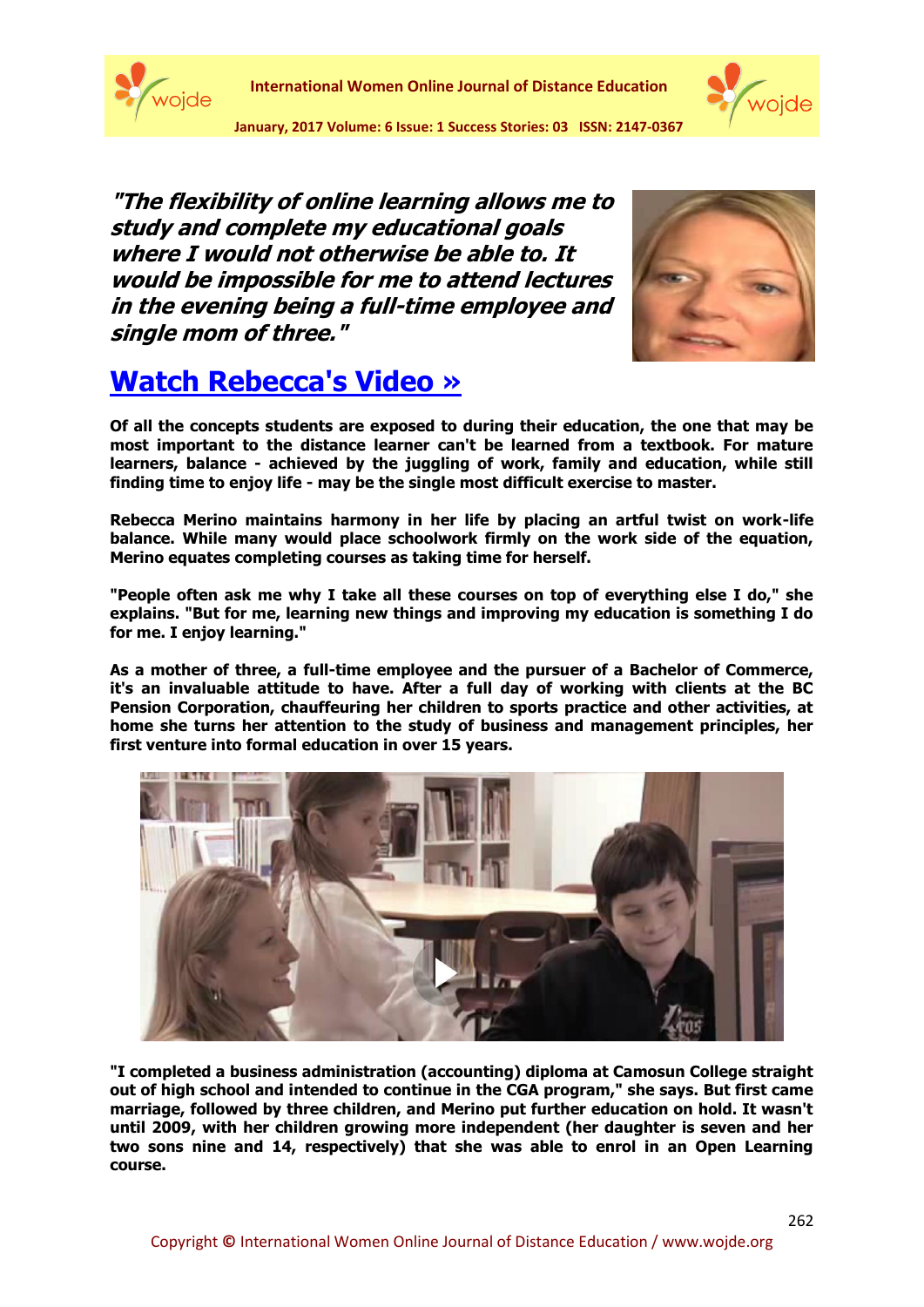





**She acknowledges that even with a positive mindset and the flexibility inherent in online courses, it has not always been a smooth journey. "I am notorious for thinking I have more time to do things than I actually do," she says. "I have just registered for a paced course, and I am looking forward to the paced experience."**

**With three courses left to complete before she is granted her long-awaited bachelor's degree, Merino has eagerly set her sights on an MBA - proving that anything, even a demanding program and busy life, can be manageable with the right mindset.**



**Rebecca MERINO Victoria, British Columbia, Canada Source: Retrieved on 01.12.2016, available from [https://www.tru.ca/distance/student](https://www.tru.ca/distance/student-success-stories/r-merino.html)[success-stories/r-merino.html](https://www.tru.ca/distance/student-success-stories/r-merino.html)**